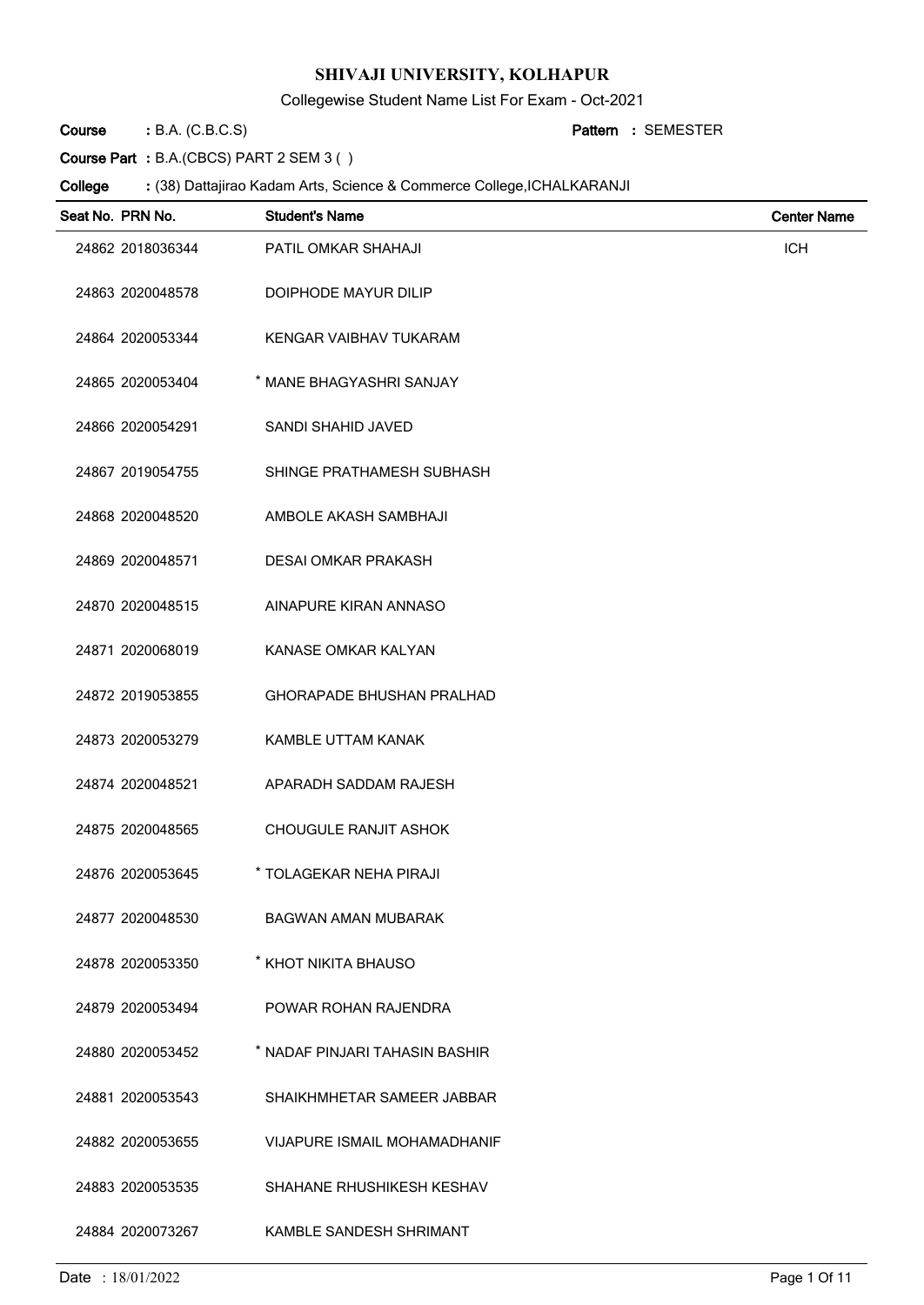Collegewise Student Name List For Exam - Oct-2021

B.A. (C.B.C.S) **: Pattern Course**

SEMESTER **:**

**Course Part :** B.A.(CBCS) PART 2 SEM 3 ( )

| Seat No. PRN No. | <b>Student's Name</b>              | <b>Center Name</b> |
|------------------|------------------------------------|--------------------|
| 24885 2020053601 | SURYAVANSHI MAHESH DADASO          |                    |
| 24886 2020053339 | KARALE ABHIJIT BALASO              |                    |
| 24887 2020053486 | * PATIL PRANALI TANAJI             |                    |
| 24888 2020053377 | KUMBHAR BHARAT BABAN               |                    |
| 24889 2020082632 | KARAKE RUTWIK UTTAM                |                    |
| 24890 2020048549 | CHAMPU ALOK MARUTI                 |                    |
| 24891 2020048556 | * CHAVAN ASHWINI ARUN              |                    |
| 24892 2020048597 | <b>GOTE GANESH MAHADEV</b>         |                    |
| 24893 2020048598 | <b>GURAV UDAY ARVIND</b>           |                    |
| 24894 2020053528 | * SATALAGAONKAR SUMAN CHANDANKUMAR |                    |
| 24895 2020048587 | <b>GHAMANDE RITESH SUBHASH</b>     |                    |
| 24896 2020053361 | KOLI MAYURESH PRAMOD               |                    |
| 24897 2020053464 | * NANDGAVE ASHWINI BHUPAL          |                    |
| 24898 2020053662 | YADAV SANKET ANIL                  |                    |
| 24899 2020048579 | DUNUNG ANIKET KUNTINATH            |                    |
| 24900 2020053281 | KAMBLE KARTIK KUMAR                |                    |
| 24901 2020053373 | KULKARNI PRATHAMESH BABURAO        |                    |
| 24902 2020053348 | KHANDEKAR ABHISHEK BAJRANG         |                    |
| 24903 2020000851 | karade subodh santhosh             |                    |
| 24904 2020048535 | * ZUTAL BHAGYASHRI SURYAKANT       |                    |
| 24905 2020048517 | ALANDE PRATHAMESH NANDKUMAR        |                    |
| 24906 2020048523 | ASULE VAIBHAV SURESH               |                    |
| 24907 2020053264 | <b>JAGADALE SUDARSHAN PRAKASH</b>  |                    |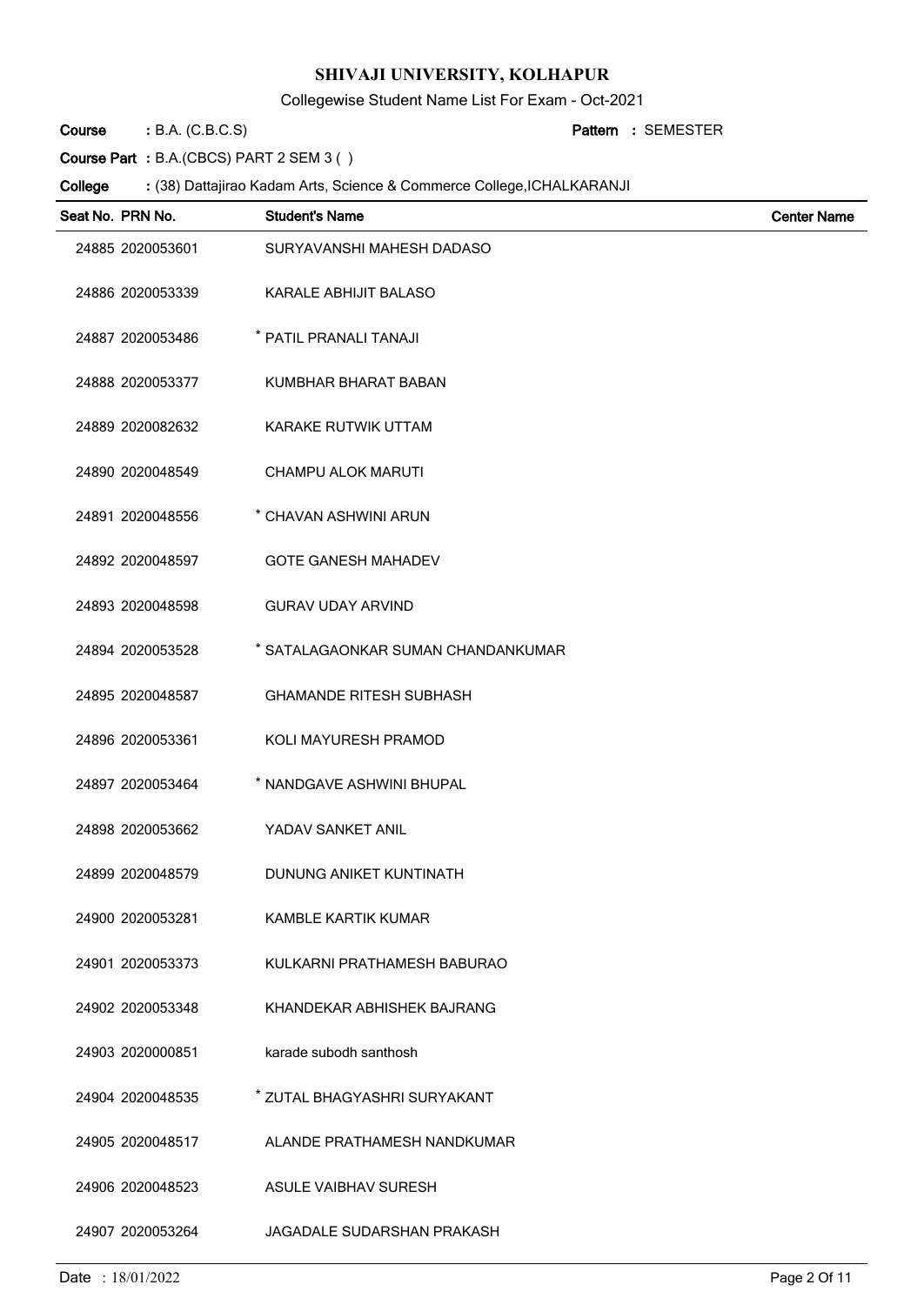Collegewise Student Name List For Exam - Oct-2021

B.A. (C.B.C.S) **: Pattern Course**

SEMESTER **:**

**Course Part :** B.A.(CBCS) PART 2 SEM 3 ( )

| Seat No. PRN No. | <b>Student's Name</b>           | <b>Center Name</b> |
|------------------|---------------------------------|--------------------|
| 24908 2020053362 | KOLI DIPAK BABASO               |                    |
| 24909 2020053506 | RAWAL PRANAV PRAKASH            |                    |
| 24910 2020053564 | SHINDE SWAPNIL DHANESH          |                    |
| 24911 2020053648 | UPADHYE ADITYA PRAMOD           |                    |
| 24912 2020053403 | MANE SUSHANT TANAJI             |                    |
| 24913 2020053612 | SURYAWANSHI SANDESH SAMBHAJI    |                    |
| 24914 2020053368 | KOLI MANOJ CHANDRAKANT          |                    |
| 24915 2020048538 | <b>BELEKAR OMKAR NITIN</b>      |                    |
| 24916 2020053265 | <b>JAGTAP ABRAHAM ASHOK</b>     |                    |
| 24917 2020073269 | KAMBLE ABHISHEK NAVRANG         |                    |
| 24918 2020053355 | KHUDE ASHISH LUKAS              |                    |
| 24919 2020053369 | KORAVI SIDDHANT SUNIL           |                    |
| 24920 2020053393 | <b>MALAGE RATNADEEP MAHAVIR</b> |                    |
| 24921 2020053416 | MOHITE BHARAT SURYAKANT         |                    |
| 24922 2018035533 | MAGDUM VRUSHABH ABHAYKUMAR      |                    |
| 24923 2020053414 | <b>MISAL ANIKET POPAT</b>       |                    |
| 24924 2020053557 | SHINDE ABHISHEK ANANDA          |                    |
| 24925 2020002527 | * HATTIKAR PRITIKA JAGANNATH    |                    |
| 24926 2020053256 | JADHAV ANIKET SURESH            |                    |
| 24927 2020053262 | <b>JADHAV DARSHAN VILAS</b>     |                    |
| 24928 2020068053 | SANTIUR SHREYASH SANTOSH        |                    |
| 24929 2020048536 | BAVADEKAR AJAY RAJENDRA         |                    |
| 24930 2020053644 | TODKAR VINAYAK SANTOSH          |                    |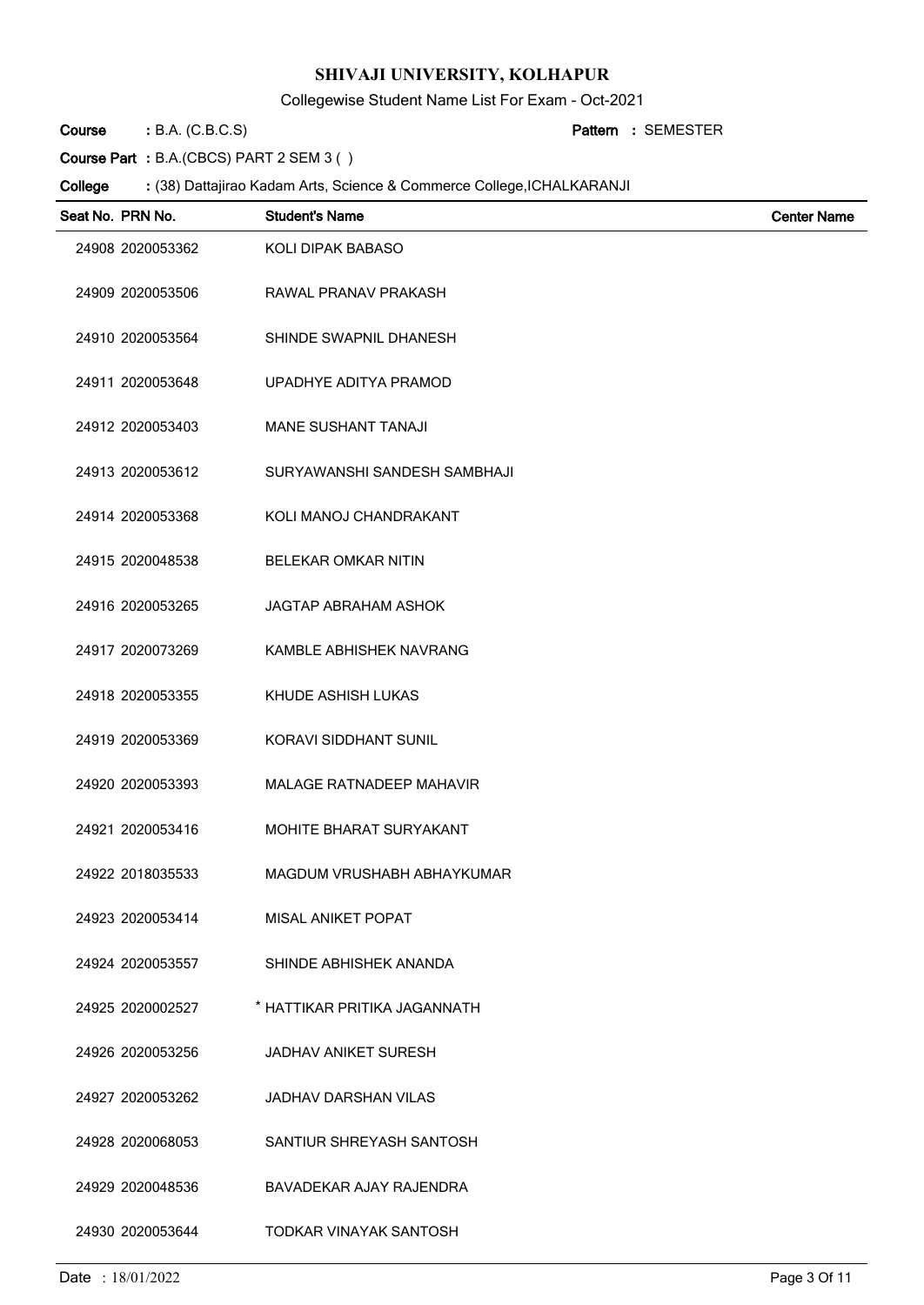Collegewise Student Name List For Exam - Oct-2021

B.A. (C.B.C.S) **: Pattern Course**

SEMESTER **:**

**Course Part :** B.A.(CBCS) PART 2 SEM 3 ( )

| Seat No. PRN No. | <b>Student's Name</b>                | <b>Center Name</b> |
|------------------|--------------------------------------|--------------------|
| 24931 2020048519 | AMBLE ABHISHEK IRANNA                |                    |
| 24932 2020053370 | KORAVI VISHAL GAJANAN                |                    |
| 24933 2020053429 | MUJAWAR SAHIL JAMAL                  |                    |
| 24934 2020053591 | * SHIVGAN PALLAVI SURESH             |                    |
| 24935 2020053625 | <b>TAKALE TUSHAR BANDA</b>           |                    |
| 24936 2020053652 | <b>VADAR VISHWAS SAMBHAJI</b>        |                    |
| 24937 2020053295 | <b>KAMBLE ABHIJEET SUNIL</b>         |                    |
| 24938 2018059351 | <b>KAMBLE NIKHIL SANJAY</b>          |                    |
| 24939 2020053367 | KOLI PRATHAMESH MAHADEV              |                    |
| 24940 2020053496 | * PUJARI JYOTI DEVAPPA               |                    |
| 24941 2020053510 | RENDALE RAHUL DIGAMBAR               |                    |
| 24942 2020053627 | * TAKAWADE AKSHATA SANJAY            |                    |
| 24943 2020048516 | AIWALE VAIBHAV DILIP                 |                    |
| 24944 2020048573 | DEVLEKAR ABDULLATIF NAUSHAD          |                    |
| 24945 2020048582 | <b>FARANDE HARSHVARDHAN MAHAVEER</b> |                    |
| 24946 2020068091 | * SAWANT SAVARI SUDHIR               |                    |
| 24947 2020072409 | SHINGE SUJIT SURENDRA                |                    |
| 24948 2020048559 | CHOUDHARI OMKAR BHAUSO               |                    |
| 24949 2020057242 | * SHAIKH JOYAJABIN KAISAR            |                    |
| 24950 2020053441 | NADAF NURMAHAMMAD KHUTBUDDIN         |                    |
| 24951 2020082989 | <b>BATTE SHUBHAM RAMACHANDRA</b>     |                    |
| 24952 2020053372 | * KUDALKAR GAYATRI PRAKASH           |                    |
| 24953 2020053402 | MANE AVINASH RAJARAM                 |                    |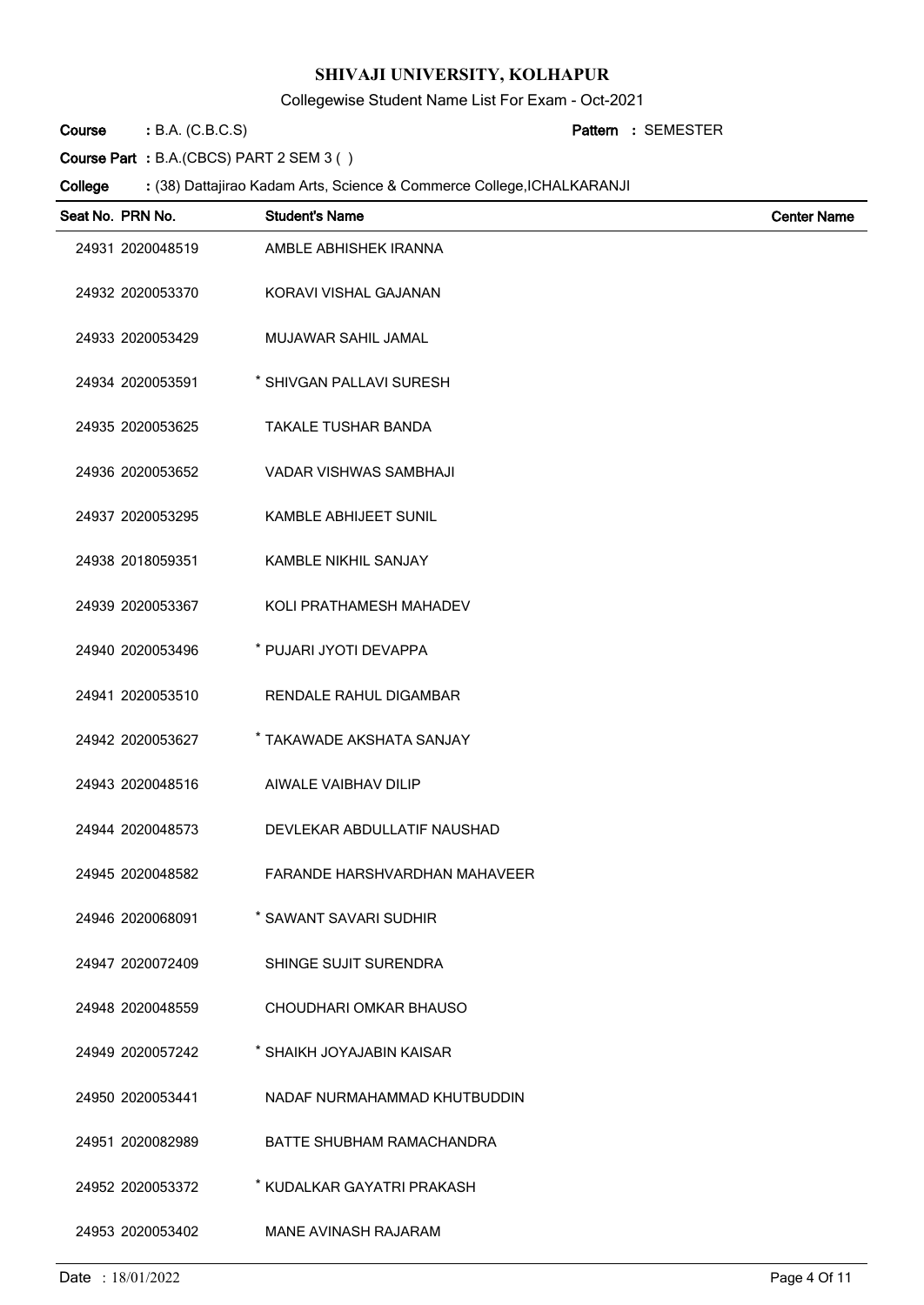Collegewise Student Name List For Exam - Oct-2021

B.A. (C.B.C.S) **: Pattern Course**

SEMESTER **:**

**Course Part :** B.A.(CBCS) PART 2 SEM 3 ( )

| Seat No. PRN No. | <b>Student's Name</b>                 | <b>Center Name</b> |
|------------------|---------------------------------------|--------------------|
| 24954 2020053508 | REDDI ROHIT DASHARATHA                |                    |
| 24955 2019054745 | SHINDE DHIRAJ RAJU                    |                    |
| 24956 2020048602 | HATKAR PRATHMESH MOHAN                |                    |
| 24957 2020052785 | * MAGADUM JYOTI RAMESH                |                    |
| 24958 2020048548 | * BHOSALE PRAJAKTA DEEPAK             |                    |
| 24959 2020048554 | <b>CHAVAN SANKET KRISHNATH</b>        |                    |
| 24960 2020048563 | * CHOUGULE SANJANA PRAKASH            |                    |
| 24961 2020053394 | <b>MALAGE ABHISHEK GORAKH</b>         |                    |
| 24962 2020053438 | NADAF AFAROJ ALLABAKSH                |                    |
| 24963 2020073263 | * SWAMI POURNIMA PRAKASH              |                    |
| 24964 2020073266 | * UBARE SAKSHI SURESH                 |                    |
| 24965 2019054683 | SANKAJE PRATHMESH SACHIDANAND         |                    |
| 24966 2020067980 | SAYYAD MALIKREHAN RIYAJ               |                    |
| 24967 2020053401 | * MANE MEGHA ANIL                     |                    |
| 24968 2020067957 | * HOMKAR PRAJAKTA DATTATRAY           |                    |
| 24969 2019054126 | KADAM TEJAS RAMDAS                    |                    |
| 24970 2020067971 | * KAMBLE GEETA ALAIS RASHMI BUDDHARAJ |                    |
| 24971 2020067974 | * KAMBLE RUCHITA BALASO               |                    |
| 24972 2020072413 | * PUJARI RUPALI MACHINDRA             |                    |
| 24973 2019053854 | <b>GHOGARE OMKAR SOMNATH</b>          |                    |
| 24974 2020053257 | * JADHAV SAKSHI AVINASH               |                    |
| 24975 2020053522 | SAPKAL DARSHAN RAVINDRA               |                    |
| 24976 2020048513 | AARKATE SOHEB BALECHAND               |                    |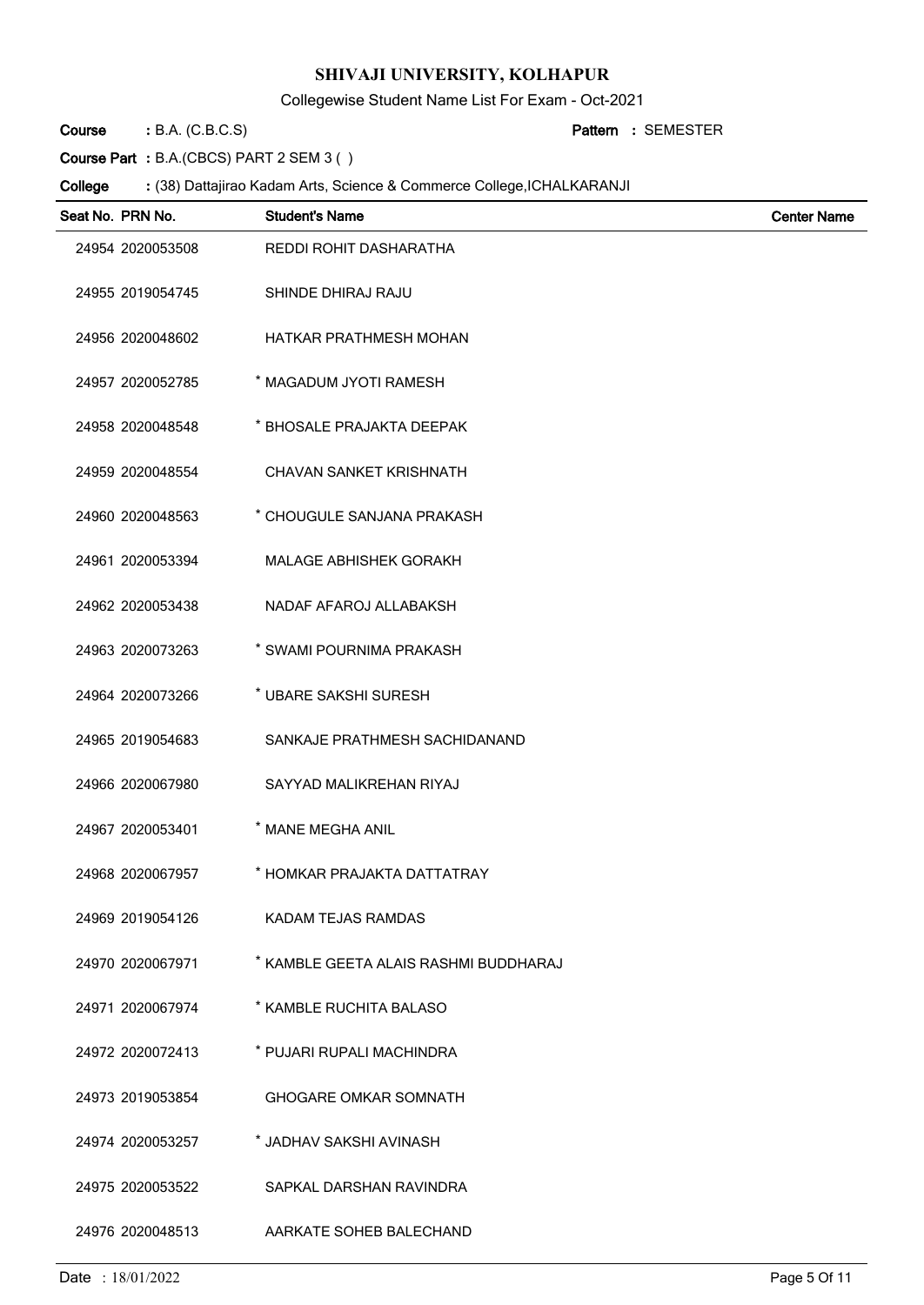Collegewise Student Name List For Exam - Oct-2021

B.A. (C.B.C.S) **: Pattern Course**

SEMESTER **:**

**Course Part :** B.A.(CBCS) PART 2 SEM 3 ( )

| Seat No. PRN No. | <b>Student's Name</b>               | <b>Center Name</b> |
|------------------|-------------------------------------|--------------------|
| 24977 2020048581 | * FAGARE ANUPRIYA RANGRAV           |                    |
| 24978 2020048586 | <b>GAVANDI SAAD MUBEEN</b>          |                    |
| 24979 2020048596 | * GOPUDAGE SHRUTIKA AJIT            |                    |
| 24980 2020048605 | * HUBALI NIKITA PRAKASH             |                    |
| 24981 2020048606 | <b>INAMDAR A REHEMAN CHANDPASHA</b> |                    |
| 24982 2020053266 | <b>JOKHE PRATHAMESH RAVASO</b>      |                    |
| 24983 2020053269 | * KADAM NIKITA SURESH               |                    |
| 24984 2020053293 | KAMBLE ABHIJEET NIVAS               |                    |
| 24985 2020053356 | KHURAPE PRATHMESH PADMAKAR          |                    |
| 24986 2020053375 | KUMBHAR VISHWAJIT SURENDRA          |                    |
| 24987 2020053395 | * MALAGE KAUSHALYA SHRIKANT         |                    |
| 24988 2020053400 | <b>MALI AKASH BALU</b>              |                    |
| 24989 2020016605 | <b>MOHITE PREM BAPU</b>             |                    |
| 24990 2020053422 | MUDGAL VAIBHAV JAYWANT              |                    |
| 24991 2020053466 | * NANDI PRIYA LAXMAN                |                    |
| 24992 2020053498 | * PUJARI NIKITA KALLAPPA            |                    |
| 24993 2020053501 | RATNPARKHE AKSHAY SANJAY            |                    |
| 24994 2020053605 | SURYAVANSHI ABHISHEK VIJAY          |                    |
| 24995 2020053632 | TARAL ASIF SHAHANULLA               |                    |
| 24996 2020053660 | * WAGHUKAR PRIYANKA NAGESH          |                    |
| 24997 2020048593 | <b>GHUNAKE KARAN RAJU</b>           |                    |
| 24998 2020082590 | * HAVAL AISHWARYA ANIL              |                    |
| 24999 2020068011 | * KAMBLE PRADNYA RAVINDRA           |                    |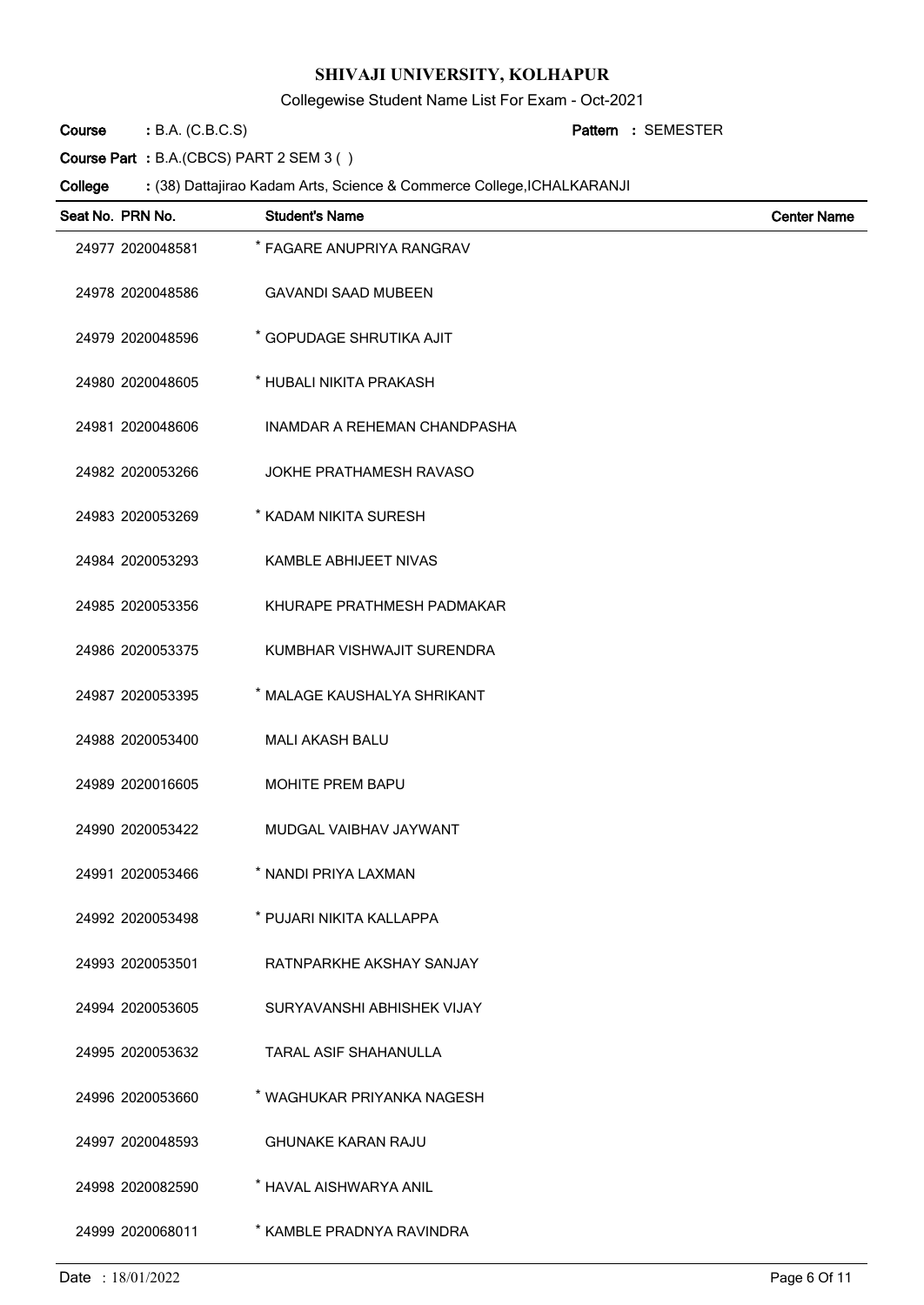Collegewise Student Name List For Exam - Oct-2021

B.A. (C.B.C.S) **: Pattern Course**

SEMESTER **:**

**Course Part :** B.A.(CBCS) PART 2 SEM 3 ( )

| Seat No. PRN No. | <b>Student's Name</b>         | <b>Center Name</b> |
|------------------|-------------------------------|--------------------|
| 25000 2020053345 | <b>KESARKAR SAHIL MANOJ</b>   |                    |
| 25001 2020053383 | LAKHE DHANAJI SACHIN          |                    |
| 25002 2020053406 | <b>MASKAR VAIBHAV MANOHAR</b> |                    |
| 25003 2020053252 | * PAYAPGOL ROHINI RAJU        |                    |
| 25004 2020053571 | * SHINGE MADHURI ATUL         |                    |
| 25005 2020053579 | SHIRGUPPE AADARSH KIRAN       |                    |
| 25006 2020053609 | SURYAVANSHI SHUBHAM DEEPAK    |                    |
| 25007 2020068090 | <b>SAWANT AMOL RAVINDRA</b>   |                    |
| 25008 2020048546 | <b>BHOSALE ADITYA SANJAY</b>  |                    |
| 25009 2020068000 | DHUMAL ADITYA MADHUKAR        |                    |
| 25010 2020071748 | <b>KALE OMKAR ASHOK</b>       |                    |
| 25011 2020053357 | KOLI DHIRAJ RAJARAM           |                    |
| 25012 2020053360 | KOLI PRANIT SUGRIV            |                    |
| 25013 2020053385 | LAYKAR PRATAP ANNASO          |                    |
| 25014 2020053398 | * MALI PRAGATI UTTAM          |                    |
| 25015 2020067978 | * MORADE NISHA RAJARAM        |                    |
| 25016 2020053484 | * PATIL PRIYANKA RAJGONDA     |                    |
| 25017 2020072411 | * POWAR MAITHILY VILAS        |                    |
| 25018 2020053503 | RAVAL PRATHAMESH MAHESH       |                    |
| 25019 2020053519 | SAGAR PANKAJ RAJESH           |                    |
| 25020 2020053533 | SAWANT ARYAN VIKAS            |                    |
| 25021 2020053596 | SULKUDE PRITAM APPASAHEB      |                    |
| 25022 2020048545 | <b>BHORE ABHISHEK SAGAR</b>   |                    |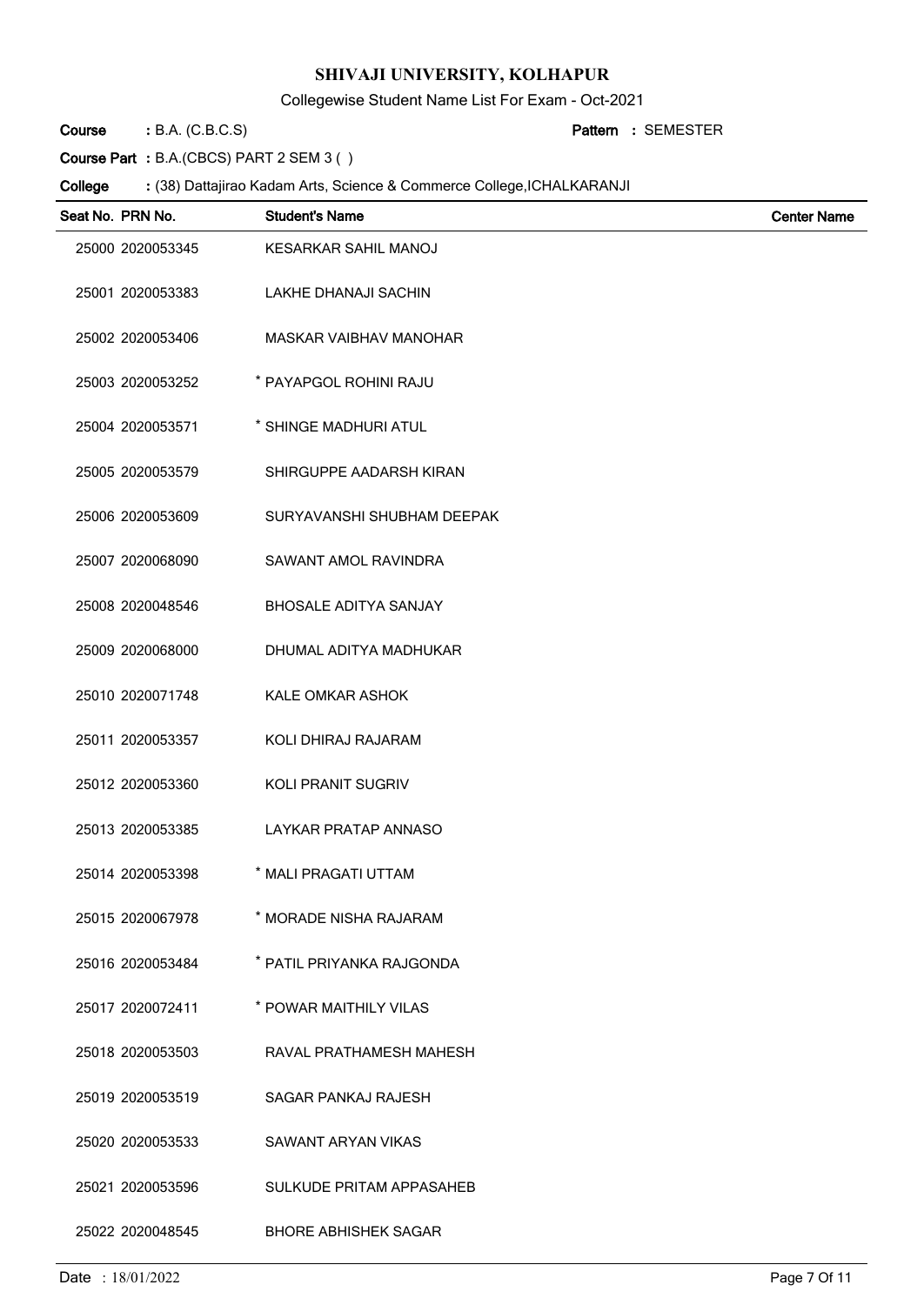Collegewise Student Name List For Exam - Oct-2021

B.A. (C.B.C.S) **: Pattern Course**

SEMESTER **:**

**Course Part :** B.A.(CBCS) PART 2 SEM 3 ( )

| Seat No. PRN No. | <b>Student's Name</b>           | <b>Center Name</b> |
|------------------|---------------------------------|--------------------|
| 25023 2020048607 | <b>INGALE OMKAR SHASHIKANT</b>  |                    |
| 25024 2020048609 | <b>JADHAV ISHWAR ASHOK</b>      |                    |
| 25025 2019053904 | JADHAV OMKAR JOTIRAM            |                    |
| 25026 2020053341 | KASAR ARIHANT BABASO            |                    |
| 25027 2020068024 | * KOLI RUTUJA MANSING           |                    |
| 25028 2020053478 | PATIL ANIKET MAHADEV            |                    |
| 25029 2020053485 | * PATIL VAISHNAVI UTTAM         |                    |
| 25030 2020053581 | SHIROTE RANJIT SATISH           |                    |
| 25031 2020053388 | LOKHANDE SIDDHARTH SUDHIR       |                    |
| 25032 2020053288 | KAMBLE RAMCHANDRA BABASO        |                    |
| 25033 2020072415 | * SALOKHE SAMIDHA AVINASH       |                    |
| 25034 2020053653 | * VADAR MAYURI JAYSING          |                    |
| 25035 2020048522 | ASHTAGI AKASH SHANKAR           |                    |
| 25036 2020048569 | DASARI PAVANKUMAR RAJESHAM      |                    |
| 25037 2020053407 | <b>MATWAL RIJWAN ZAKIR</b>      |                    |
| 25038 2020053490 | POWADI ABHISHEK PUNDLIK         |                    |
| 25039 2020053647 | * TURAMBEKAR KIRAN TUSHAR       |                    |
| 25040 2020053261 | * JADHAV RASIKA SANJAY          |                    |
| 25041 2020082935 | KAMBLE ADITYA SANJAY            |                    |
| 25042 2020053290 | KAMBLE ASHISH KENDABA           |                    |
| 25043 2020065493 | * MULLA RUKAYYA SHOUKAT         |                    |
| 25044 2020053548 | * SHERKHANE NANDINI DIPAK       |                    |
| 25045 2020048527 | <b>BAGWAN MUJAMIL FARIDAMIN</b> |                    |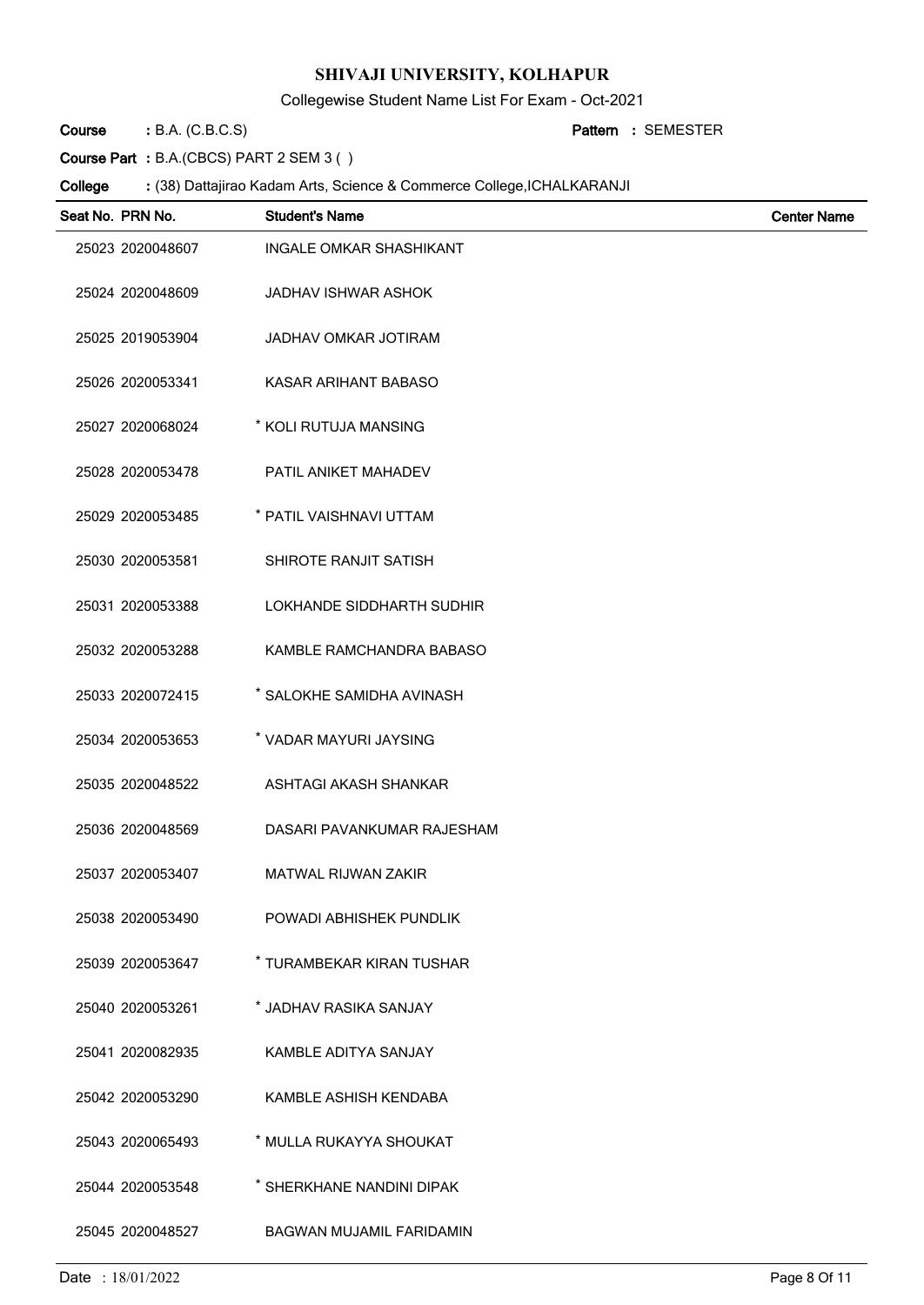Collegewise Student Name List For Exam - Oct-2021

B.A. (C.B.C.S) **: Pattern Course**

SEMESTER **:**

**Course Part :** B.A.(CBCS) PART 2 SEM 3 ( )

| Seat No. PRN No. | <b>Student's Name</b>        | <b>Center Name</b> |
|------------------|------------------------------|--------------------|
| 25046 2020048550 | CHAVAN BHUSHAN MANOJ         |                    |
| 25047 2020053267 | KADAM BRAMHANAND PUNDLIK     |                    |
| 25048 2020053379 | KUMBHAR PRASHANT PRASKASH    |                    |
| 25049 2020053386 | LOHAR OMKAR BHARAT           |                    |
| 25050 2020053408 | MEHERKAR TUSHAR RANDHIR      |                    |
| 25051 2020053448 | <b>NADAF SAIF YASIN</b>      |                    |
| 25052 2020053480 | PATIL MAYURESHWAR VIJAY      |                    |
| 25053 2020067979 | RASANE AKASH CHANDRAKANT     |                    |
| 25054 2020053574 | SHINGE ABHISHEK RAMESH       |                    |
| 25055 2020048537 | <b>BELEKAR YASH UTTAM</b>    |                    |
| 25056 2020048544 | <b>BHONE PRATHMESH SUNIL</b> |                    |
| 25057 2020048555 | CHAVAN VISHAL PARASHRAM      |                    |
| 25058 2020048591 | * GHORPADE MAYURI UDDHAV     |                    |
| 25059 2020053352 | KHOT OMKAR APPASO            |                    |
| 25060 2020053371 | KOTAMIRE PRATIK SADASHIV     |                    |
| 25061 2020053399 | <b>MALI OMKAR KISHOR</b>     |                    |
| 25062 2020053477 | PARIT ROHAN SADASHIV         |                    |
| 25063 2020053516 | SADOLE RUSHIKESH PRAMOD      |                    |
| 25064 2020053570 | SHINGE MANOHAR MARUTI        |                    |
| 25065 2020053658 | WAGHMARE RITESH MADHUKAR     |                    |
| 25066 2020053353 | * KHOT ANJALI ANANDA         |                    |
| 25067 2020053374 | KUMBHAR SHIVTEJ SANJAY       |                    |
| 25068 2020053424 | * MUDGAL MAITHILI MOHAN      |                    |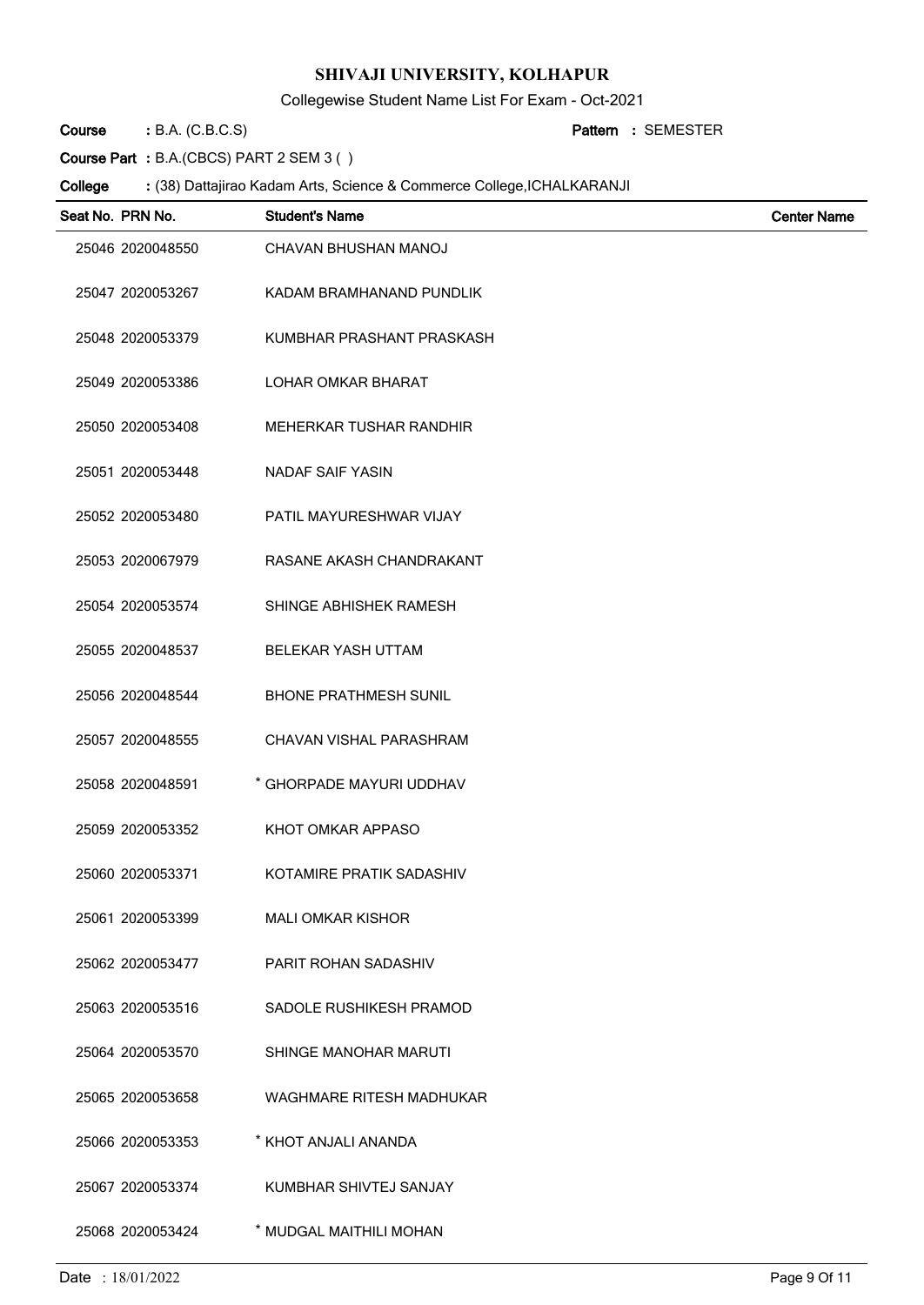Collegewise Student Name List For Exam - Oct-2021

B.A. (C.B.C.S) **: Pattern Course**

SEMESTER **:**

**Course Part :** B.A.(CBCS) PART 2 SEM 3 ( )

| Seat No. PRN No. | <b>Student's Name</b>         | <b>Center Name</b> |
|------------------|-------------------------------|--------------------|
| 25069 2020053450 | * NADAF PINJARI ANJUM SAMEER  |                    |
| 25070 2020053462 | * NAIKWADE AYESHA JAVID       |                    |
| 25071 2020053476 | PARIT SOURABH SUBHASH         |                    |
| 25072 2020053488 | * PAWAR DIVYA DHANAJI         |                    |
| 25073 2020053636 | <b>TAYAMACHE ANIKET SURAJ</b> |                    |
| 25074 2020053638 | THIKANE ADITYA RAJKUMAR       |                    |
| 25075 2020068022 | KHAMKAR OMKAR RAJARAM         |                    |
| 25076 2020053364 | KOLI RANJEET ANNASAHEB        |                    |
| 25077 2020053380 | KURANE VAIBHAV BALASO         |                    |
| 25078 2020053445 | NADAF FIROJ CHANDSAHEB        |                    |
| 25079 2020048526 | <b>BAGADE SHUBHAM SUDESH</b>  |                    |
| 25080 2020053259 | <b>JADHAV SUNNY UTTAM</b>     |                    |
| 25081 2020053387 | LOKARE DANESHWAR SHAMRAO      |                    |
| 25082 2020068027 | * MACHARE SNEHA MAHESH        |                    |
| 25083 2020082640 | PARAB SARVESH HANAMANT        |                    |
| 25084 2020053530 | <b>SATHE SURAJ AMAR</b>       |                    |
| 25085 2020053551 | * SHETTY PRIYANKA SUNIL       |                    |
| 25086 2020048560 | CHOUDHARI BHARAT VILAS        |                    |
| 25087 2020067992 | DANGARE KIRAN ANIL            |                    |
| 25088 2020048574 | DHALPE ANAND PANDURANG        |                    |
| 25089 2020068005 | * GODAGE MONIKA TANAJI        |                    |
| 25090 2020048601 | * HANBAR DIVYA PRAKASH        |                    |
| 25091 2020053254 | * HEGADE PRIYANKA VITTHAL     |                    |